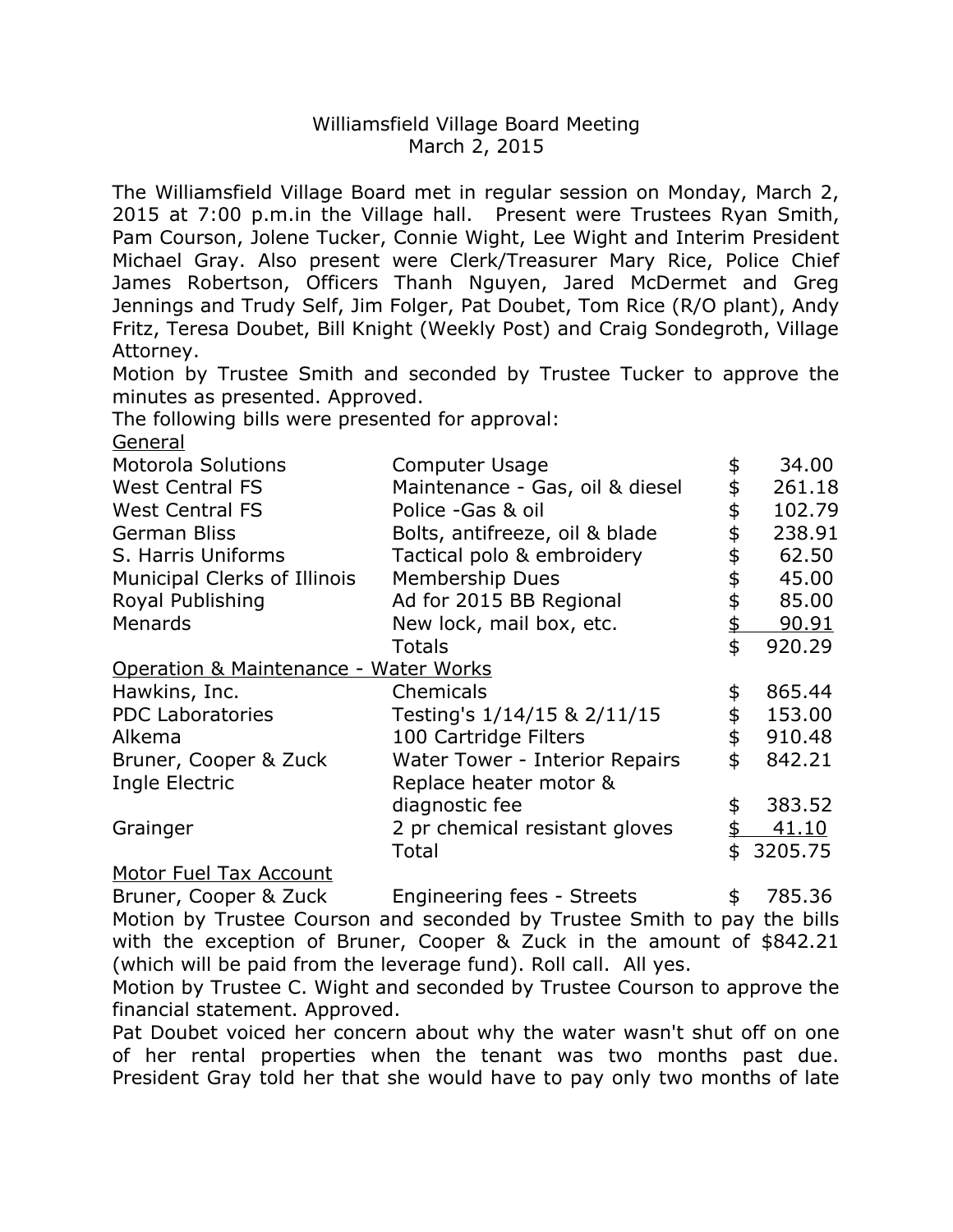fees if the tenants didn't pay. He also told her, she would be notified before a lien was put on the property.

 Andy Fritz, a member of the Park Advisory volunteer group, told the Board he would like to try and raise money to upgrade and extend the walking path. He also would like the Village maintenance department to continue mowing.

 The Village received a letter from the Library District telling of the upcoming Easter egg hunt and asking permission to use Doubet Benjamin Park again. Motion by Trustee L. Wight and seconded by Trustee Tucker to donate \$50.00 to the library for The Easter egg hunt and to allow them use of the Park. Approved.

 The Mediacom franchise was up for renewal. Motion by Trustee L. Wight and seconded by Trustee Courson to renew the Mediacom franchise agreement. Roll call. All yes.

 President Gray told the Board IDOT still plans on working on Route 180 from 167 to Route 150 this year.

 There will be a water meter installed on the east side of the former Shultz building. A water shut off also will be replaced.

 Police Chief Robertson presented Office Nguyen with a plaque for his 11 years of dedicated service. accident and is always readily available to help in any way. The battery tender is working perfect on the police vehicle. Chief Robertson said he will be having surgery on his knee. He didn't know when the surgery would be or how long he would be off work. He told the Board he would like to petition off an area of the Village Hall for a police office in order to insure confidentiality of records. Motion by Trustee L. Wight and seconded by Trustee Smith to allow the police department to put up two walls at the cost of \$500.00. Roll call. All yes. Thanh helped cover the recent truck/train

 Tom told the Board he hasn't received the bill from Oberlander Electric for the lightning arrestor. He also asked the Board to purchase a new payment drop box as the one in the old building is getting a lot of moisture in it. The cost of the locking payment box would be \$469.94. Motion by Trustee C. Wight and seconded by Trustee L. Wight to purchase the locking payment box. Approved.

 The attorney has reviewed all the new ordinances the Board passed at the February meeting. ordinances be rescinded. The attorney suggested that all prior nuisance

 The Board reviewed the current water rates. An increase is needed to repay the Village's leverage fund required to obtain the grant. Current rate is \$3.25 - recycling; \$20.25 minimum water charge; \$10.50 - garbage and \$6.00 sewer - credit of \$.50 for paying on time. This brings the total to \$39.50. The proposed increase is \$3.25 - recycling; \$9.25 - garbage; \$6.00 - sewer; \$24.25 minimum water charge and credit of \$.50 for paying on time. The new total is \$43.25.